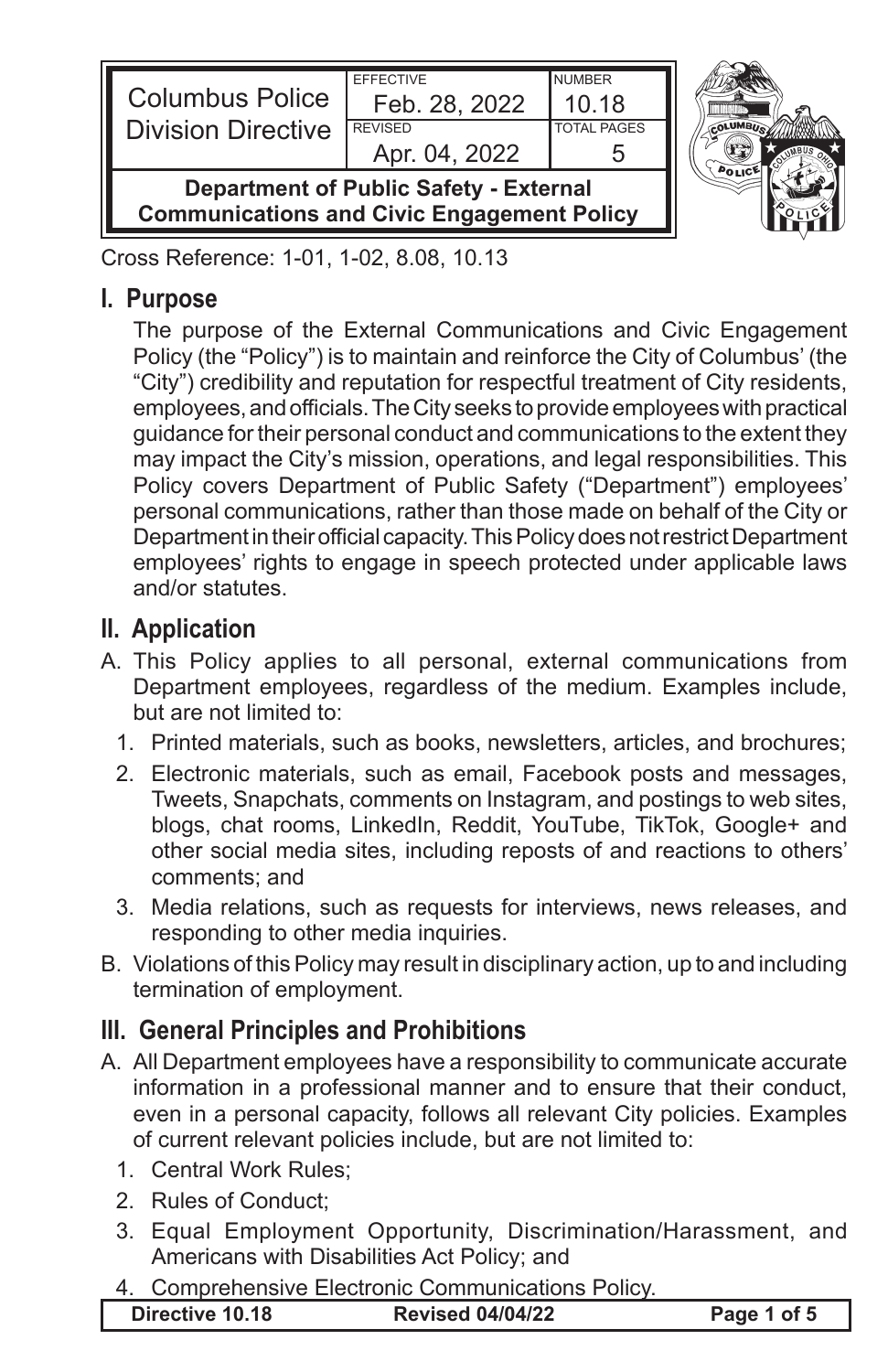- B. The City understands that personal external communications can be a fun and rewarding way for employees to share their lives and opinions with family, friends, community residents, and co-workers around the world. But the use of personal external communications carries with it certain responsibilities. It is important for Department employees to remember their external communications, even though viewed as "personal," may reflect on the City. The way Department employees present themselves and portray their colleagues affects the public's opinion of the City and its operations. Statements intended as personal opinions can be mistaken for official expressions of City policy or position.
- C. The City respects the rights of its employees to express themselves as private citizens under the First Amendment to the degree their speech involves matters of public concern and does not:
	- 1. Impair working relationships within the City;
	- 2. Impede or interfere with their own job requirements or that of another City employee;
	- 3. Violate and City rule, directive, or policy;
	- 4. Impact the City's operations; or
	- 5. Disclose confidential information such as proprietary or medical information, criminal investigations, or legal or administrative proceedings.
- D. With respect to personal external communications, such as social media, the City does not seek to control purely personal content posted by Department employees on non-City-maintained social media profiles when that content is posted during non-working time and by the Department employee's own equipment; is unrelated to and does not identify the Department employee's position with the City; does not impair working relationships within the City; does not impede or interfere with their own job requirements or that of another City employee; does not violate any City rule, directive, or policy, and/or disclose confidential information such as proprietary or medical information, criminal investigations, or legal or administrative proceedings; and is not otherwise disruptive to the City's operations.

# **IV. Guidelines For External Communications**

- A. Department employees must remember that what they say, write, or post is public and will remain so for a long time. Even personal communications may spread to larger audiences. When speaking at rallies, writing articles, or posting information on social media sites, employees must be aware of the effect their words may have on the community, the City's operations, their fellow employees, and their own employment.
- B. The following guidelines apply to Department employees' external communications:
	- 1. Be accurate.
		- a. Department employees are strictly prohibited from posting any information or rumors which a reasonable person would know to be false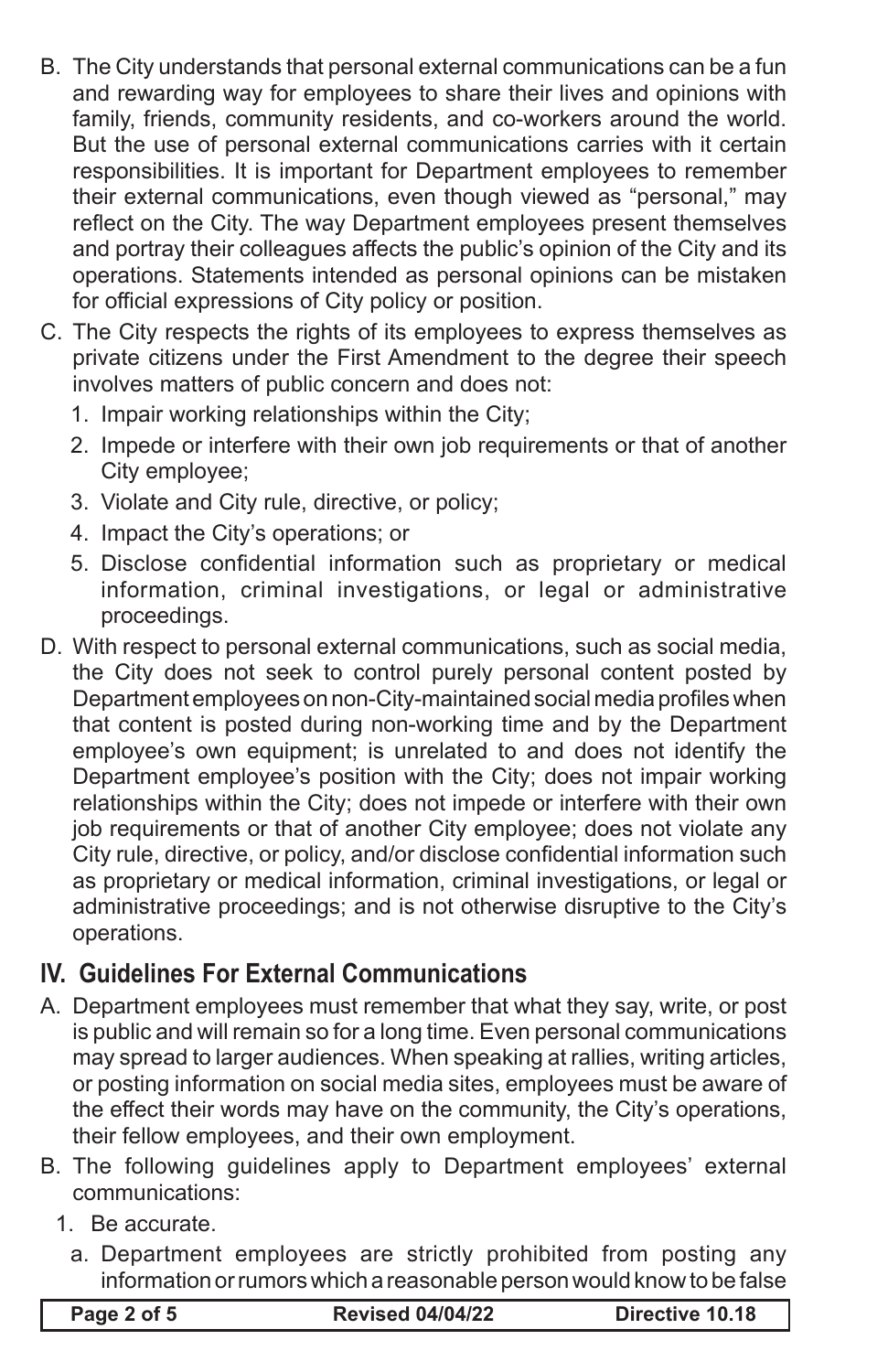or misleading about residents, the City, supervisors, fellow employees, public officials, City vendors, and other City stakeholders.

- b. Department employees shall ensure they are always honest and accurate when making public statements or posting on the Internet; if a mistake or error is made the employee shall quickly correct it.
- 2. Be respectful.
	- a. The City expects its employees to be courteous and respectful towards residents, supervisors, fellow employees, public officials, City vendors, City stakeholders, and other individuals at all times. Employees shall consider how their personal conduct and statements may impair their work relationships. If their conduct and statements cause others to question their judgment or objectivity, they may be less effective in their positions.
	- b. At a minimum, Department employees shall not engage in slurs or demeaning behavior based on protected classes, including but not limited to race, color, sex, sexual orientation, gender identity or expression, religion, national origin or ancestry, age, disability, military status, familial status and/or genetic information. Department employees shall also not engage in personal attacks.
	- c. Department employees shall avoid using statements, photographs, videos, or audio that reasonably could be viewed as malicious, obscene, threatening, or intimidating, that are defamatory, or that might constitute harassment or bullying.
	- d. Department employees are more likely to resolve personal, work-related grievances or complaints by speaking directly with their co-workers or their immediate supervisor or working through their applicable union representative, rather than by making public statements or posting complaints through a social media outlet.
	- e. Department employees shall report discrimination, harassment, or other misconduct in violation of applicable law or City policies.
- 3. Be transparent.
	- a. When confusion or doubt is likely to arise about whether Department employees' public statements or external communications are personal, the City encourages Department employees to include a disclaimer clarifying that their communications reflect only their own personal views and do not necessarily represent the views of the City. Department employees are not ordinarily required to include a clarifying disclaimer on their social media accounts, nor are Department employees who speak at a rally required to state their views are their own; but Department employees must be aware that, without a disclaimer, their written and verbal statements may be interpreted to be sanctioned or endorsed by the City.
	- b. Although the City encourages a disclaimer, Department employees must understand that the inclusion of a disclaimer does not take their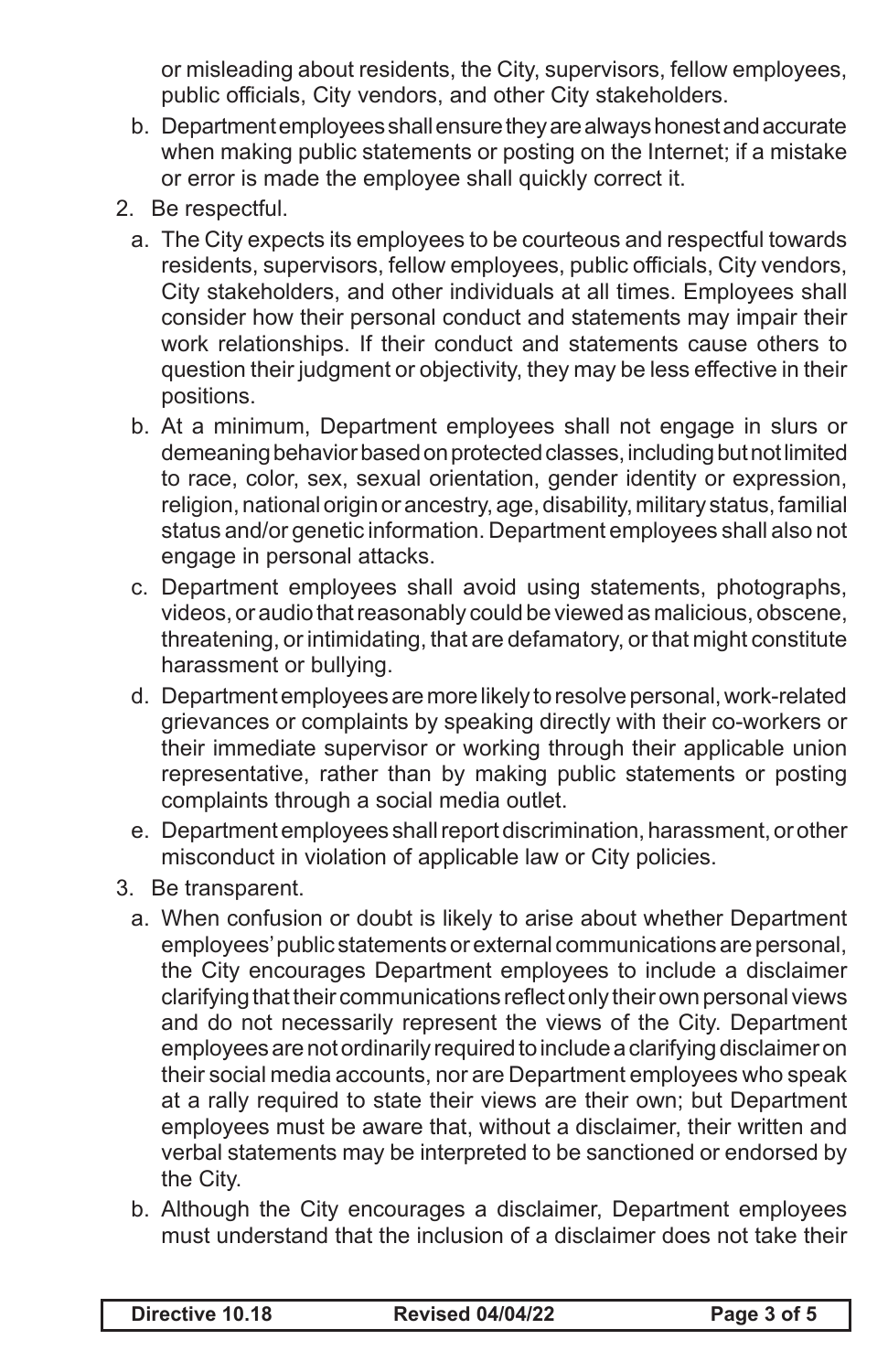statements outside this Policy nor does it protect the Department employees from discipline in the event that the statement or conduct violates this policy.

- c. Department employees may not suggest or imply their speech or postings represent a City "position" on any topic. Personal social media accounts and email names shall not be linked (*meaning using an actual physical link) to a City account or site,* or tagged as the City's *by using a reference to the City in the hashtag* (e.g., #CPDCop, #CityPolicy).
- d. Department employees may not represent or speak on behalf of the City except when authorized to do so as part of their position and/or duties.
- e. Department employees are reminded the Internet archives virtually everything; therefore, even deleted postings can be searched for and identified weeks, months, or even years later.
- 4. Be compliant.
	- a. Department employees shall not disclose any confidential or proprietary information concerning the City in any public medium, or via any personal external communications such as through social media.
	- b. Department employees shall respect copyright, business, and financial disclosure laws, protect sensitive personal, security, or operational information from release, and shall not disclose such confidential information through any personal external communications.
	- c. Department employees shall maintain the confidentiality of Department employees' and vendors' medical and other confidential information. Department employees shall not disclose this confidential information in any public medium unless required by public records law.
	- d. Unless authorized by the Department employee's job duties, employees shall refrain from using personal external communications such as social media while on work time or with equipment that is provided to the Department employees by the City for work purposes. However, Department employees may use social media on their personal devices during authorized meal and break times.
	- e. A City email address shall only be used for City business purposes. Department employees may not use a City email address to register on social networks, blogs, or other online tools utilized for personal use.
- 5. Seek authorization.
	- a. Department employees are not to speak to the media on the City's, Divisions' or Department's behalf, without first contacting, and receiving authorization from the proper Department official or supervisor pursuant to *Division* policy.
	- b. Department employees may not use the City's, City Divisions' or Department's logo, seal, insignia, or equipment *for secondary employment purposes, commercial purposes, or to promote*